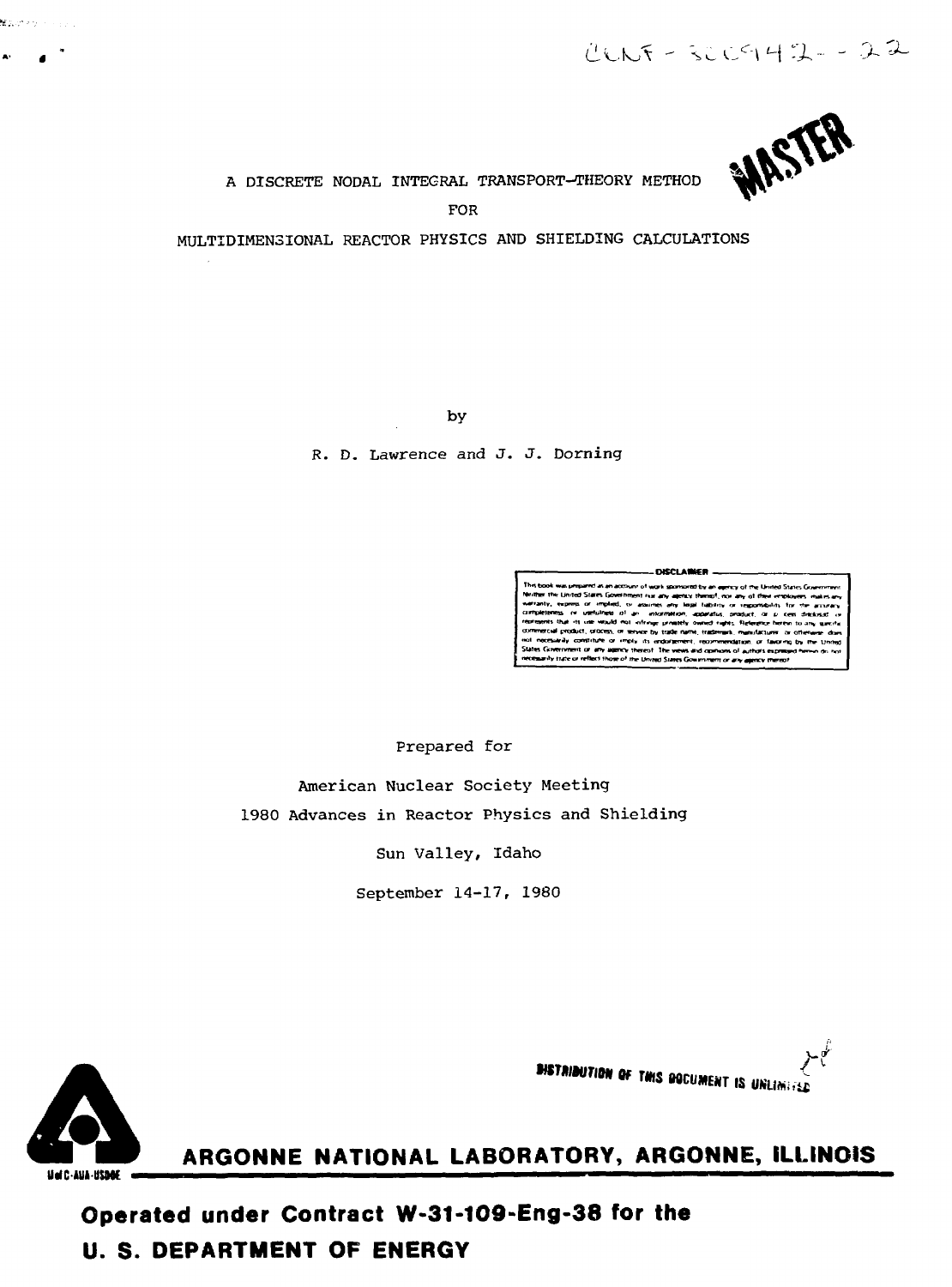# A DISCRETE NODAL INTEGRAL TRANSPORT-THEORY METHOD FOR MULTIDIMENSIONAL REACTOR PHYSICS AND SHIELDING CALCULATIONS

R. D. Lawrence

Applied Physics Division Argonne National Laboratory Argonne, Illinois 60439

and

J. J. Doming\*

Nuclear Engineering Program University of Illinois Urbana, Illinois 61801

#### ABSTRACT

A coarse-mesh discrete nodal integral transport theory method has been developed for the efficient numerical solution of multidimensional transport problems of interest in reactor physics and shielding applications. The method, which is the discrete transport theory analogue and logical extension of the nodal Green's function method previously developed for multidimensional neutron diffusion problems, utilizes the same transverse integration procedure to reduce the multidimensional equations to coupled onedimensional equations. This is followed by the conversion of the differential equations to local, one-dimensional, ln-node integral equations by integrating back along **neutron** flight paths. One-dimensional and two-dimensional transport theory test problems have been systematically studied to verify the superior computational efficiency of the new method. It typically required a computational **effort** that was significantly reduced from that of the  $width$ -used discrete  $S_{\scriptscriptstyle{\rm M}}$  method for the one-dimensional test problems studied, and an even greater reduction was **achieved** for the two-dimensional transport test problems.

٩Ė

\*This research was supported by the Electric Power Research Institute.

1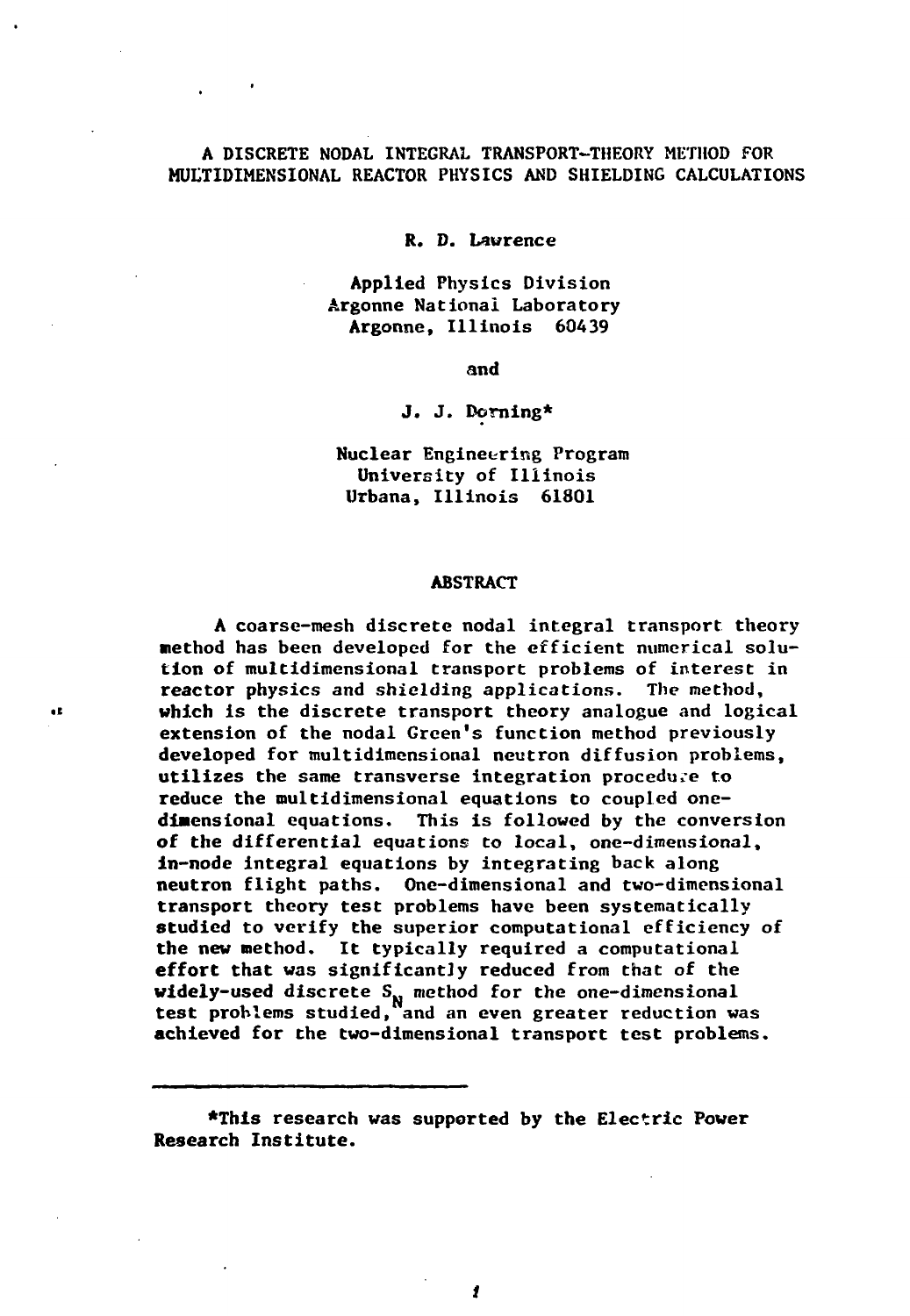# **INTRODUCTION**

Prompted by the high accuracy obtained on very coarse meshes and concomitant high computational efficiencies achieved in multidimensional thermal and fast reactor neutron diffusion problems by the nodal Green's<br>function method.<sup>1-0</sup> two nodal integral transport methods, the discrete two nodal integral transport methods, the discrete nodal transport method (DNTM) and the piecewise polynomial nodal transport method (PNTM) have been developed recently and applied to one-dimensional transport problems.<sup>5,6</sup> This paper extends and applies one of those methods, the DNTM, to two-dimensional problems. This method is developed for multidimensional geometries by first integrating the transport equation over all but one of the independent Cartesian spatial variables $4-7$ within a computational node to convert the multidimensional transport equations to coupled one-dimensional'transport equations, and then discretizing the angular flux in a manner analogous to the discretization in the original Wick-Chandrasekhar discrete-ordinates method. The resulting coupled local ordinary differential equations are then integrated back along the discretized neutron flight directions within the node to obtain local within-node one-dimensional integral equations for the discretized transverse-integrated directional fluxes that are coupled to nearestneighboring node fluxes through the continuity of the transverse-integrated discretized surface directional fluxes.

As a result of the transverse integration procedure,  $4-7$  and the formal mathematical details which follow, the required local coupling matrices are more easily calculated and the resulting global solution more easily obtained than when the full multidimensional transport equation is treated as in a direct multidimensional coarse-mesh method.<sup>9-11</sup> The present method is related to the Nodal Discrete-Ordinates Method;  $7$ however, the assumptions, on the azimuthal symmetry of the transverseintegrated flux, on the isotropy of the incoming node-surface angular currents and on the double-P, representation of the incoming transverseintegrated node-surface angular fluxes, made in the development **of that method?** are not made here. Hence, numerical solutions for integral quantities obtained via the present DNTM converge with decreasing node size to the exact solution of the Wick-Chandrasekhar **discrete-ordinates equations. \*\***

 $\bullet$ 

# **FORMALISM**

**Although the formalism for the multidimensional discrete nodal transport method previously was presented briefly in Appendix A of Reference 6, it is repeated here for completeness. The development is for two-dimensional Cartesian geometry; however, the extension to three-dimensional Cartesian geometry is straightforward. The formalism begins by partitioning the system into K** homogeneous **nodes and writing the two-dimensional multigroup transport equation for the k-th node**

2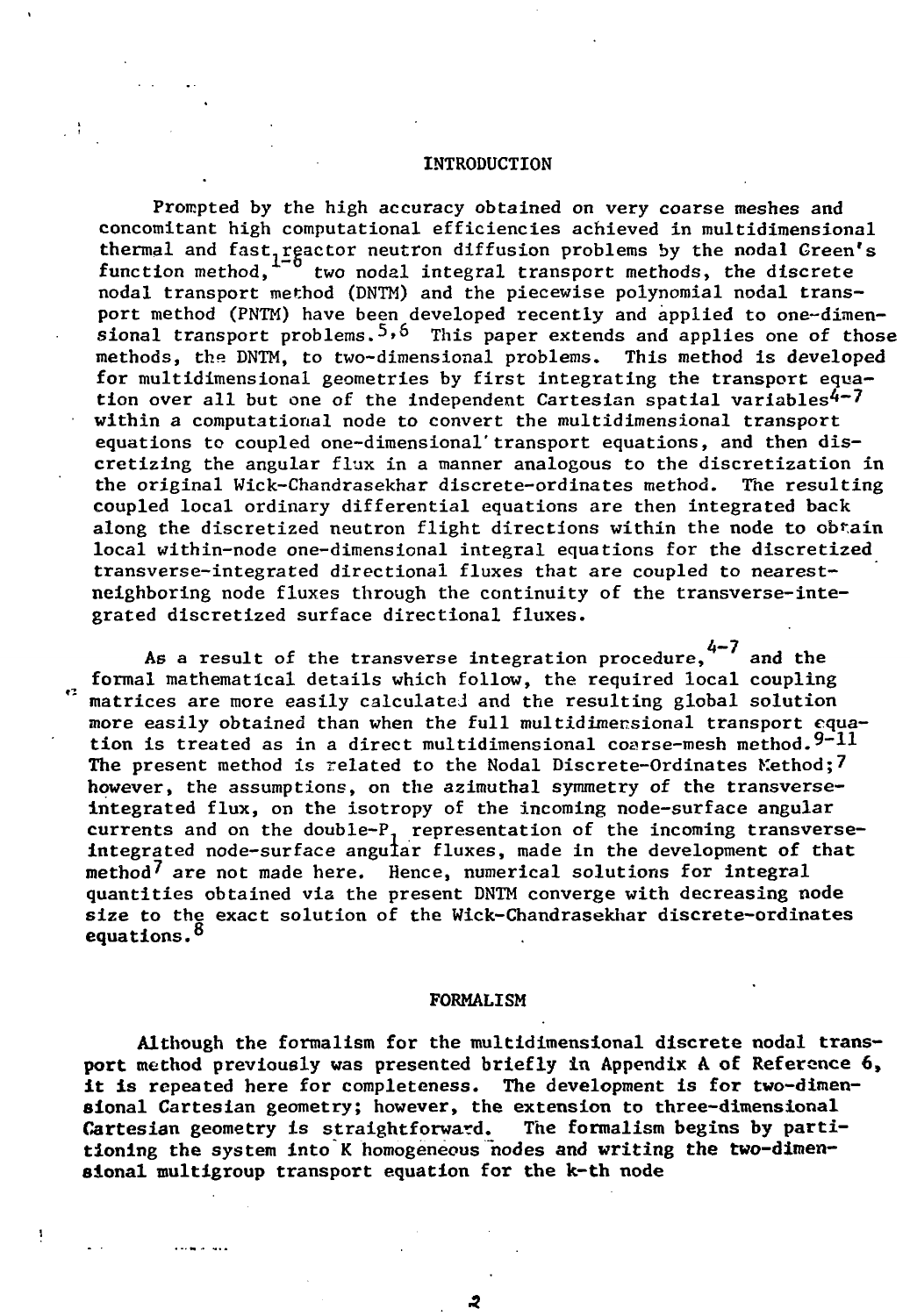$$
\frac{2\mu}{\Delta x} \frac{\partial}{\partial x} \psi_{g}^{k} (x, y, \mu, \eta) + \frac{2\eta}{\Delta y} \frac{\partial}{\partial y} \psi_{g}^{k} (x, y, \mu, \eta) + \Sigma_{g}^{t, k} \psi_{g}^{k} (x, y, \mu, \eta) =
$$
  

$$
S_{g}^{k} (x, y, \mu, \eta), -1 \leq x \leq +1, -1 \leq y \leq +1, k=1, ..., K, g=1, ..., G,
$$
 (1)

where the dimensionless (local) variables x and y ara written in terms **of the node half-widths**  $\Delta x$  **and**  $\Delta y$ **. The source term**  $S_N^k$  **(x,y,u,n) includes**  $2$  2<sup>8</sup> contributions from inscattering, fission, and external sources. Analogous **to** the diffusion-theory NGFM, the multidimensional equation is reduced to **two** coupled one-dimensional equations by integrating Eq. (1) sepcrately **over** each of the two co-ordinate directions. For example, integrating Eq. (1) over y from  $-1$  to  $+1$  yields the x-dependent equation

$$
\frac{2\mu}{\Delta x} \frac{\partial}{\partial x} \psi^{k}_{gx}(x,\mu,\eta) + \Sigma^{t,k}_{g} \psi^{k}_{gx}(x,\mu,\eta) = S^{k}_{gx}(x,\mu,\eta) - L^{k}_{g'}(x,\mu,\eta), \qquad (2)
$$

where  $\psi_{\text{av}}^{\text{k}}$  and  $S_{\text{av}}^{\text{k}}$  are partially-integrated angular fluxes and sources, e.g.

$$
\psi_{\mathbf{g}\mathbf{x}}^{k}(\mathbf{x},\mu,\eta) = \frac{1}{2} \int_{1}^{1} dy \; \psi_{\mathbf{g}}^{k}(\mathbf{x},\mathbf{y},\mu,\eta), \qquad (3)
$$

**and the leakage in the transverse direction is**

¢ž

$$
L_{gx}^{k}(x,\mu,\eta) = \frac{\eta}{\Delta y} \left[ \psi_{g}^{k}(x,1,\mu,\eta) - \psi_{g}^{k}(x,-1,\mu,\eta) \right]. \tag{4}
$$

Equation (2) is then solved separately for u<o and u>o. For u>o, the **solution is**

$$
\psi_{gx}^{k}(x,\mu,\eta) = \frac{\Delta x}{2} \int_{-1}^{1} dx_{o} \frac{1}{\mu} e^{-\sum (x-x_{o})/\mu} \left\{ S_{x}^{k}(x_{o},\mu,\eta) - L_{gx}^{k}(x_{o},\mu,\eta) \right\} + \psi_{gx}^{k}(-1,\mu,\eta) e^{-\sum (x+1)/\mu}, \qquad \mu > 0,
$$
\n(5)

where  $\Sigma = \frac{\Delta x}{2} \Sigma_g^{t,k}$ . Equation (5) gives the node-interior transverse-inte**grated group angular flux in terms of the transverse-integrated sources** within the node and the group angular fluxes on the three surfaces of the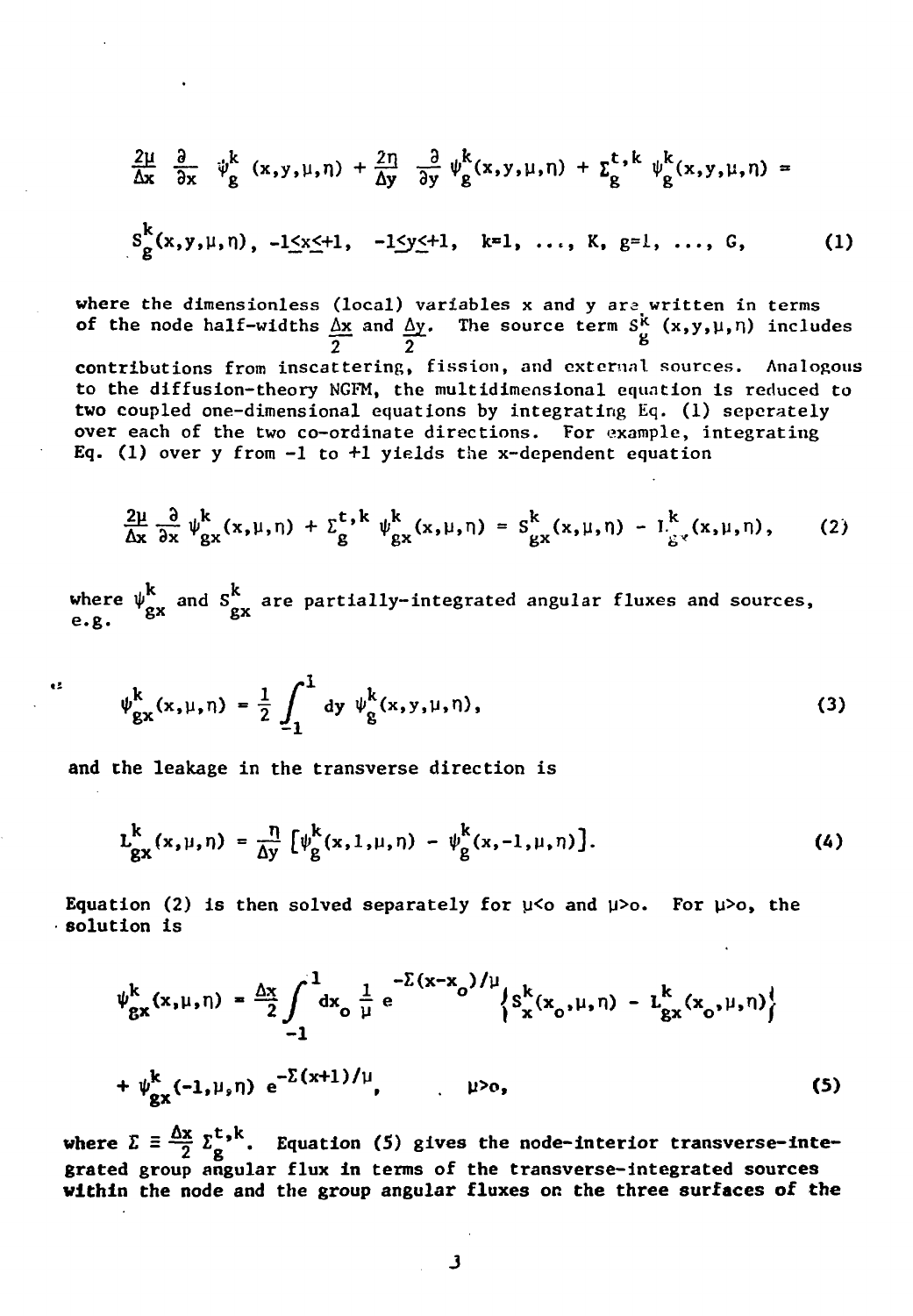node. An equation for the outgoing transverse-integrated flux **on the** right surface is obtained by evaluating Eq.  $(5)$  at  $x=1$ :

$$
\psi_{gx}^{k}(1, \mu, \eta) = \frac{\Delta x}{2} \int_{-1}^{1} dx_{o} \frac{1}{\mu} e^{-\sum (1 - x_{o})/\mu} \left\{ S_{gx}^{k}(x_{o}, \mu, \eta) - L_{gx}^{k}(x_{o}, \mu, \eta) \right\} + \psi_{gx}^{k}(-1, \mu, \eta) e^{-2\sum (\mu, \eta)} \quad \mu > 0.
$$
 (6)

Iwo analogous equations are obtained by solving Eq. (2) for  $\mu > o$ . Finally, four additional equations are derived for the y-dependent partially-integrated fluxes by integrating Sq. (1) over x from -1 to +1. Thus, a total of eight coupled equations must be solved for the two-dimensional case. The nodes are coupled by requiring that the angular fluxes calculated using Eq. (6) be continuous across the node-boundaries.

# APPROXIMATION TECHNIQUES

The angular dependence in Eqs. (5) and (6) is approximated by projecting onto discrete ordinates, and the one-dimensional spatial dependence of the node-interior fluxes and sources, and the spatial dependence of the transverse leakages are expanded in local Legendre polynomials:

$$
\psi_{\rm gx}^{k}(x, \mu_{\rm i}, n_{\rm i}) = \sum_{n=0}^{N} \frac{2n+1}{2} \psi_{\rm gxn}^{k}(\mu_{\rm i}, n_{\rm i}) P_{n}(x)
$$
 (7a)

$$
s_{gx}^{k}(x,\mu_{i},\eta_{i}) = \sum_{n=0}^{N} \frac{2n+1}{2} s_{gxn}^{k}(\mu_{i},\eta_{i}) P_{n}(x)
$$
 (7b)

$$
L_{gx}^{k}(x, \mu_{i}, \eta_{i}) = \sum_{n=0}^{NS} \frac{2n+1}{2} L_{gxn}^{k}(\mu_{i}, \eta_{i}) P_{n}(x).
$$
 (7c)

An equation for the expansion coefficients of the angular fluxes is obtained by substituting Eqs. (7) into Eq. (5), weighting with  $P_n(x)$ , n=0,...,N, and integrating over x from -1 to +1:

$$
\psi_{\rm gx}^{k}(\mu_{1},\eta_{1}) = \left[ G_{\rm g}^{XX}(\mu_{1}) \right] \left\{ S_{\rm gx}^{k}(\mu_{1},\eta_{1}) - L_{\rm gx}^{k}(\mu_{1},\eta_{1}) \right\} + \left[ G_{\rm g}^{X^{+}}(\mu_{1}) \right] \psi_{\rm gx}^{k}(-1,\mu_{1},\eta_{1}), \qquad \mu_{1} > 0.
$$
\n(8)

where  $\psi_{\mathbf{gx}}^{\mathbf{k}}$ ,  $\frac{\mathbf{s}_{\mathbf{gx}}^{\mathbf{k}}}{\mathbf{s}_{\mathbf{gx}}}$ , and  $\frac{\mathbf{k}}{\mathbf{gx}}$  are vectors of expansion coefficients.

 $\sim 100$ 

εż

**Substituting Eqs. (7b)** and **(7c).**into **Eq. (6) yields the discretized equation for** the **outgoing node-surface angular flux:**

$$
\psi_{gX}^{k}(1,\mu_{1},\eta_{1}) = \left[ G_{g}^{+X}(\mu_{1}) \right]^{T} \left\{ S_{gX}^{k}(\mu_{1},\eta_{1}) - \underline{L}_{gX}^{k}(\mu_{1},\eta_{1}) \right\} + \psi_{gX}^{k}(-1,\mu_{1},\eta_{1}) e^{-2\Sigma/\mu_{1}}, \qquad \mu_{1} > 0.
$$
 (9)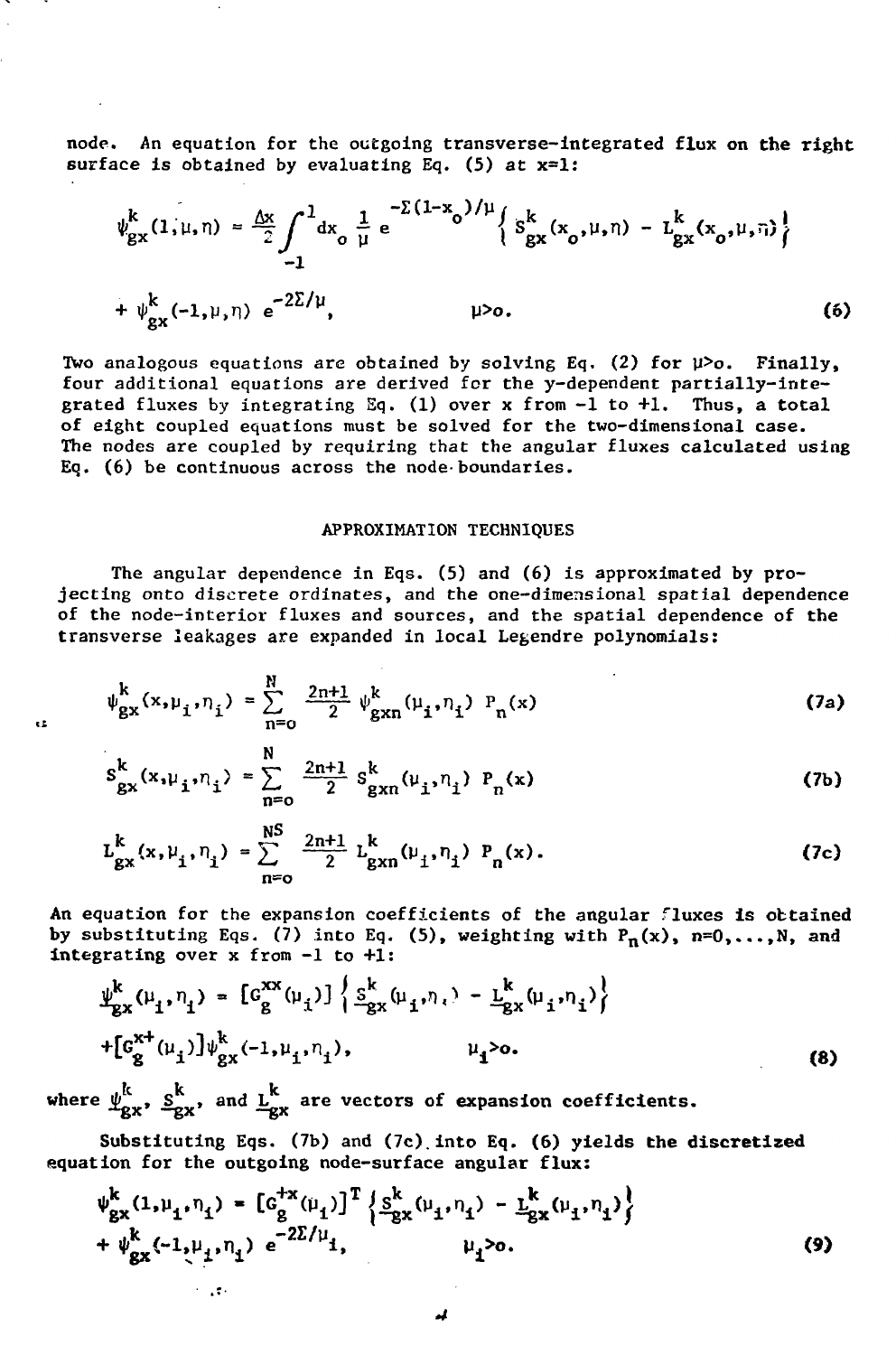The entries of the matrices in Eqs. (8) and (9) are given by

$$
\left[ c_{g}^{xx}(\mu_{1}) \right]_{mn} = \frac{\Delta x}{2} \frac{2n+1}{2} \int_{1}^{1} dx P_{m}(x) \int_{-1}^{1} dx_{0} \frac{1}{\mu_{1}} e^{-\Sigma (x-x_{0})/\mu_{1}} P_{n}(x_{0}) \quad (10a)
$$

$$
\left[ c_g^{x+}(\mu_i) \right]_m = \int_{-1}^{1} P_m(x) e^{-\sum (x+1)/\mu_i}
$$
 (10b)

$$
\left[c_{g}^{+x}(\mu_{i})\right]_{n} = \frac{\Delta x}{2} \frac{2n+1}{2} \int_{-1}^{1} dx \frac{1}{\mu_{i}} e^{-\Sigma(1-x)/\mu_{i}} P_{n}(x).
$$
 (10c)

The expansion coefficients for the space-dependent transverse leakage must be determined using the information available from the solution of Eq. (9), i.e. the average values of the node-surface angular fluxes. From Eqs. (4) and (7c), it is clear that the P<sub>o</sub> spatial moment of the transverse leakage is

$$
L_{\rm gxo}^{k}(\mu_{1},\eta_{1}) = \frac{2\eta_{1}}{\Delta y} \left[ \psi_{\rm gy}^{k}(1,\mu_{1},\eta_{1}) - \psi_{\rm gy}^{k}(-1,\mu_{1},\eta_{1}) \right]. \tag{11}
$$

Hence a simple "flat" transverse leakage approximation can be constructed using Eq. (11) with NS=O in Eq. (7c). In the NGFM developed for diffusion theory,  $6$  a quadratic approximation for the transverse partial currents , across a node surface in two-dimensional problems was constructed by fitting partial currents on the node surface and on the two colinear adjacent-node surfaces. However, the use of exactly analogous fits to construct higherorder transverse leakage approximations in the two-dimensional DNTM is not appropriate since the transverse leakage for a node depends upon the spatial shape of the angular flux on the surface intersected back along the ordinate and not upon the angular fluxes on the two colinear adjacent-node surfaces. Only the flat transverse leakage approximation given by Eq. (11) is used here. However, higher-order approximations utilizing information obtained by tracing back along the ordinate would most likely yield more accurate results.

Equations (8) and (9) are solved using directed sweeps through the spatial mesh similar to those used to solve the discrete  $S_N$  equations.<sup>13</sup> The outgoing angular fluxes along an ordinate are calculated by solving Eq. (9) and its y-counterpart simultaneously for these angular fluxes on the two "outgoing" surfaces (the two surfaces which neutrons cross when leaving the node in the direction of the ordinate). These surface angular fluxes are then used to update the leakage terms needed in Eq. (8) and its  $y$ counterpart for the calculation of the expansion coefficients of the nodeinterior angular fluxes. Both inner (in-group scatter) and outer (fission source) iterations are accelerated using coarse-mesh rebalancing<sup>13</sup> and asymptotic source extrapolation.

**The** equations for one-dimensional applications are obtained from Eqs. (8) **and** (9) by eliminating the transverse leakage terms **and suppressing the**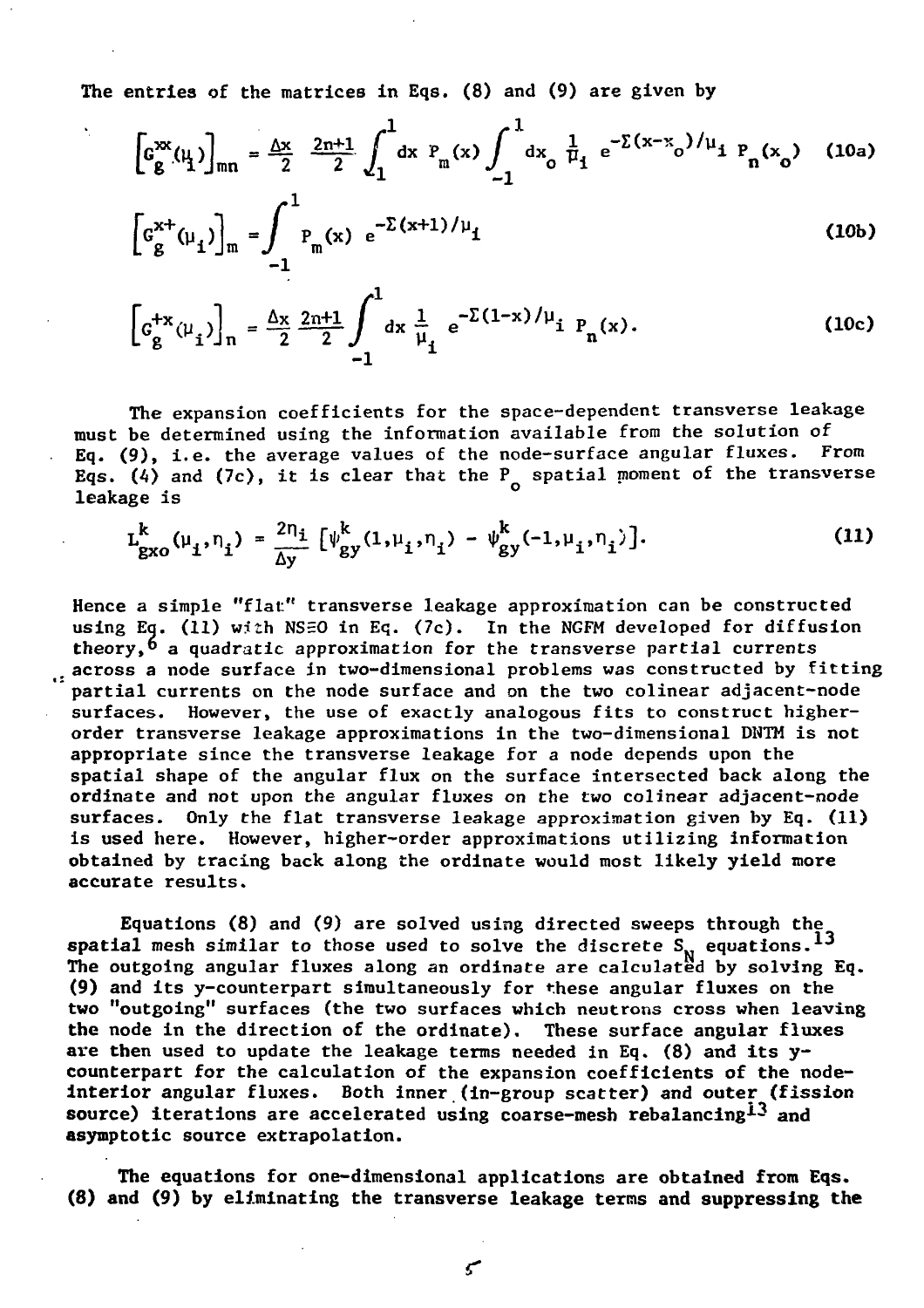H-dependence of the angular fluxes and sources. An error analysis for these one-dimensional equations is summarized in Appendix A. As shown there the global truncation error of the one-dimensional DNTM equations is  $O(\Delta x^{2N+2})$ , where N is the order of the flux and source expansions introduced in Eqs.  $(7a)$  and  $(7b)$ .

A simple device that leads to a slightly modified formulation of the DNTM can be used to decrease the actual error in calculations for scattering-dominated systems. As discussed in Appendix B, this simple intuitive device leads to a more accurate representation of the actual removal along neutron flight paths by approximately accounting for inscattering and fission as well as outscattering and absorption along the paths.

In many applications the discretization of the angular dependence of the flux leads to poor results. This difficulty can be overcome by expanding the angular flux in piecewise continuous functions. This has been done in the development of the one-dimensional piecuwise polynomial nodal transport method (PNTM)<sup>6</sup> which in all cases studied<sup>6</sup> was superior to the DNTM. The extensic . of that method to two-dimensional applications would utilize piecewise continuous spherical harmonics expansions of the nodesurface and node-interior angular fluxes on subdomains (or patches) on the unit  $\hat{\Omega}$ -sphere and therefore would be free of the ray effects that result from discretization of the angular variables.

 $\mathbf{r}$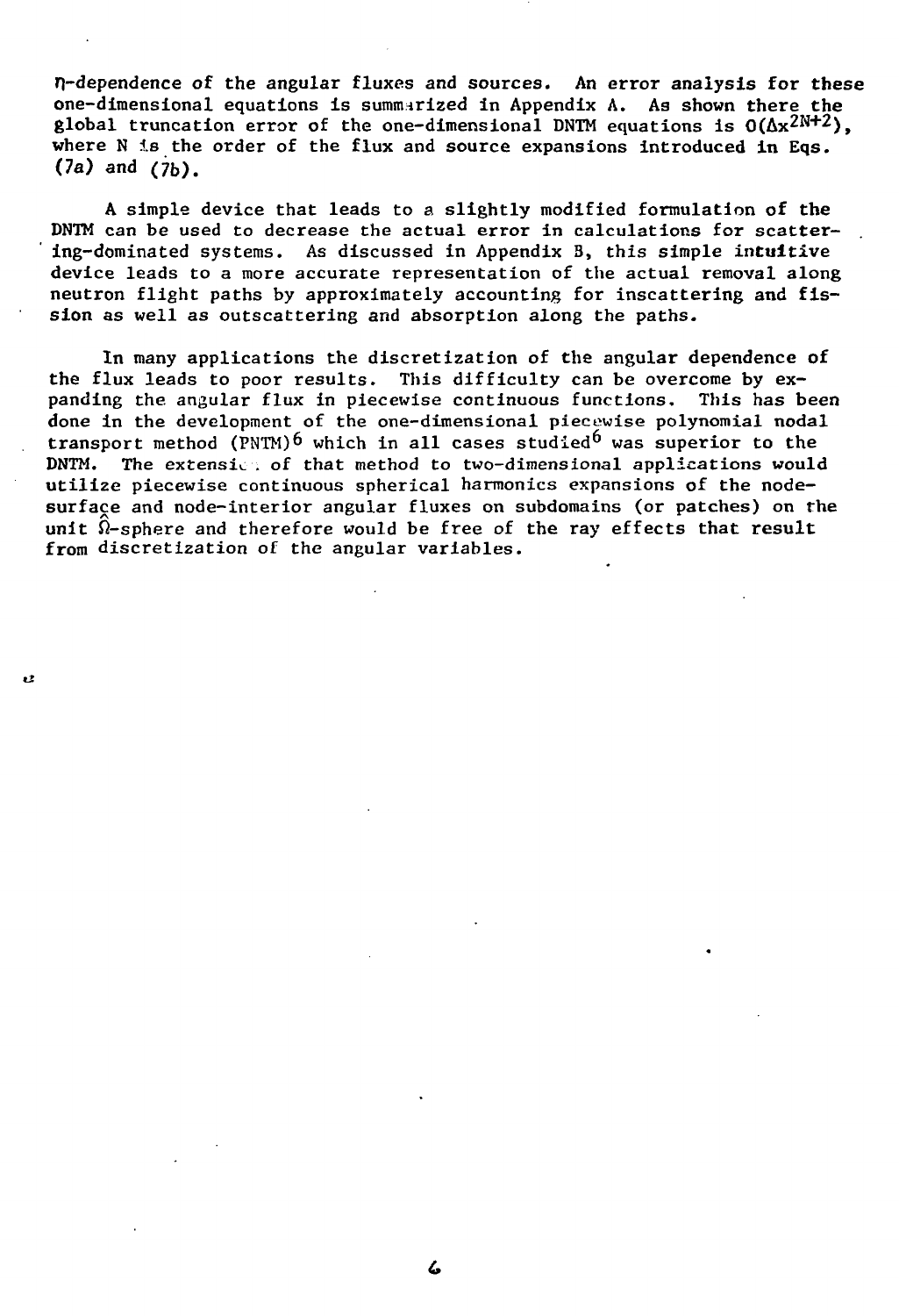#### **NUMERICAL RESULTS**

Numerical studies<sup>6</sup> based on applications on the DNTM and PNTM to a series of one-dimensional test problems have shown that both methods represent significant improvements over the conventional diamond-difference discrete-S<sub>M</sub> method. For a one-dimensional eight-group representation<sup>5</sup> of a  $1000\texttt{-}$ Mwe heterogeneous-design fast reactor, the DNTM and PNTM required seven and fourteen times less computer time than ILLSN (ILLinois  $S_N$ ), a special-purpose in-house discrete-S<sub>N</sub> code which uses the same convergenceacceleration schemes as those incorporated in the DNTM and PNTM. For' this same problem, the DNTM and PNTM were one hundred and two hundred times faster than the widely-used discrete- $S_N$  code ANISN<sup>14</sup> for comparable accuracy requirements.

 $13$  c require  $15$  $T_{\text{S}}$  is  $T_{\text{max}}$  summarized benchmark problem  $\frac{15}{10}$  (In order to avoid confusi with the discrete-S<sub>N</sub> method, we use  $D_N$  to denote a DNTM calculation using an  $S_N$  quadrature set.) The DNTM results were obtained using a quadratic expansion of the node-interior fluxes and the flat transverse leakage approx $p_{\text{max}}$  of the node-interior fluxes and the node-interior fluxes and the fluxes and the fluxes approximation  $\hat{A}$  the fluxes and the fluxes and the fluxes and the fluxes and the fluxes and the fluxes and the fluxes a  $\frac{1}{2}$  imation. Although the errors in both the  $16-2$  the DNTM calculation required 150 times less computer time than the TWOTRAN calculation. These results show that the DNTM, even with the lowest-order (flat) approximation for the spatial dependence of the angular fluxes on the transverse surfaces, is capable of very high computational efficiency (high accuracy in small com- $\frac{1}{2}$  capable of very high computational efficiency (high accuracy in small computing times) relative to standard discrete-Sjq methods for multidimensional problems.

#### TABLE I

x2

|                            | No. of<br>Mesh   | Total<br>Leakage       | Relative            | Execution<br>Time <sup>b</sup> (s) |
|----------------------------|------------------|------------------------|---------------------|------------------------------------|
| Method                     | Cells            | (Group 1)              | Error <sup>a</sup>  |                                    |
| <b>DNTM</b>                | 16               | $5.918 \times 10^{-4}$ | $1.5x10^{-2}$       | 2.3                                |
| <b>DNTM</b>                | 64               | $5.829 \times 10^{-4}$ | $3.4x10^{-4}$       | 6.1                                |
| <b>DNTM</b>                | 256              | $5.827 \times 10^{-4}$ | ${}^{5}2.0x10^{-4}$ | 25.1                               |
| <b>DNTM</b>                | 1024             | $5.827 \times 10^{-4}$ | Ref. Sol.           | 120.2                              |
| <b>TWOTRAN<sup>2</sup></b> | 756              | $5.10 \times 10^{-7}$  | 1.3x10              | $\approx 39$                       |
| <b>TWOTRAN</b>             | 3024             | $5.64 \times 10^{-4}$  | $3.3x10^{-2}$       | $\approx 154$                      |
| <b>TWOTRAN</b>             | 6804             | $5.74 \times 10^{-4}$  | $1.5x10^{-2}$       | $\tilde{=}356$                     |
| <b>TWOTRAN</b>             | (∞) <sup>C</sup> | $5.82 \times 10^{-4}$  | $2.0x10^{-3}$       |                                    |

SUMMARY OF DNTM  $D_8$  and two ran<sup>a</sup> S<sub>8</sub> RESULTS FOR THE TWO-DIMENSIONAL RAY-EFFECT BENCHMARK PROBLEM

<sup>a</sup>TWOTRAN results taken from Ref. 13 in which total leakages were reported to only three digits.

**b**CYBER 175. The TWOTRAN times for the CYBER 175 were obtained by dividing the CDC 6600 execution\_times given in Ref. 13 by 2.5. Pointwise convergence criterion of 10<sup>-5</sup> was used in DNTM calculations.

 $c_{\alpha_{\text{h}} + \alpha_{\text{t}} + \alpha_{\text{t}} + \alpha_{\text{t}} + \alpha_{\text{t}} + \alpha_{\text{t}} + \alpha_{\text{t}} + \alpha_{\text{t}} + \alpha_{\text{t}} + \alpha_{\text{t}} + \alpha_{\text{t}} + \alpha_{\text{t}} + \alpha_{\text{t}} + \alpha_{\text{t}} + \alpha_{\text{t}} + \alpha_{\text{t}} + \alpha_{\text{t}} + \alpha_{\text{t}} + \alpha_{\text{t}} + \alpha_{\text{t}} + \alpha_{\text{t}} + \alpha_{\text{t}} + \alpha_{\text{t}} + \alpha_{\text{t}} + \alpha$ **Obtained by h -extrapolation of the three-digit TWOTRAN results.**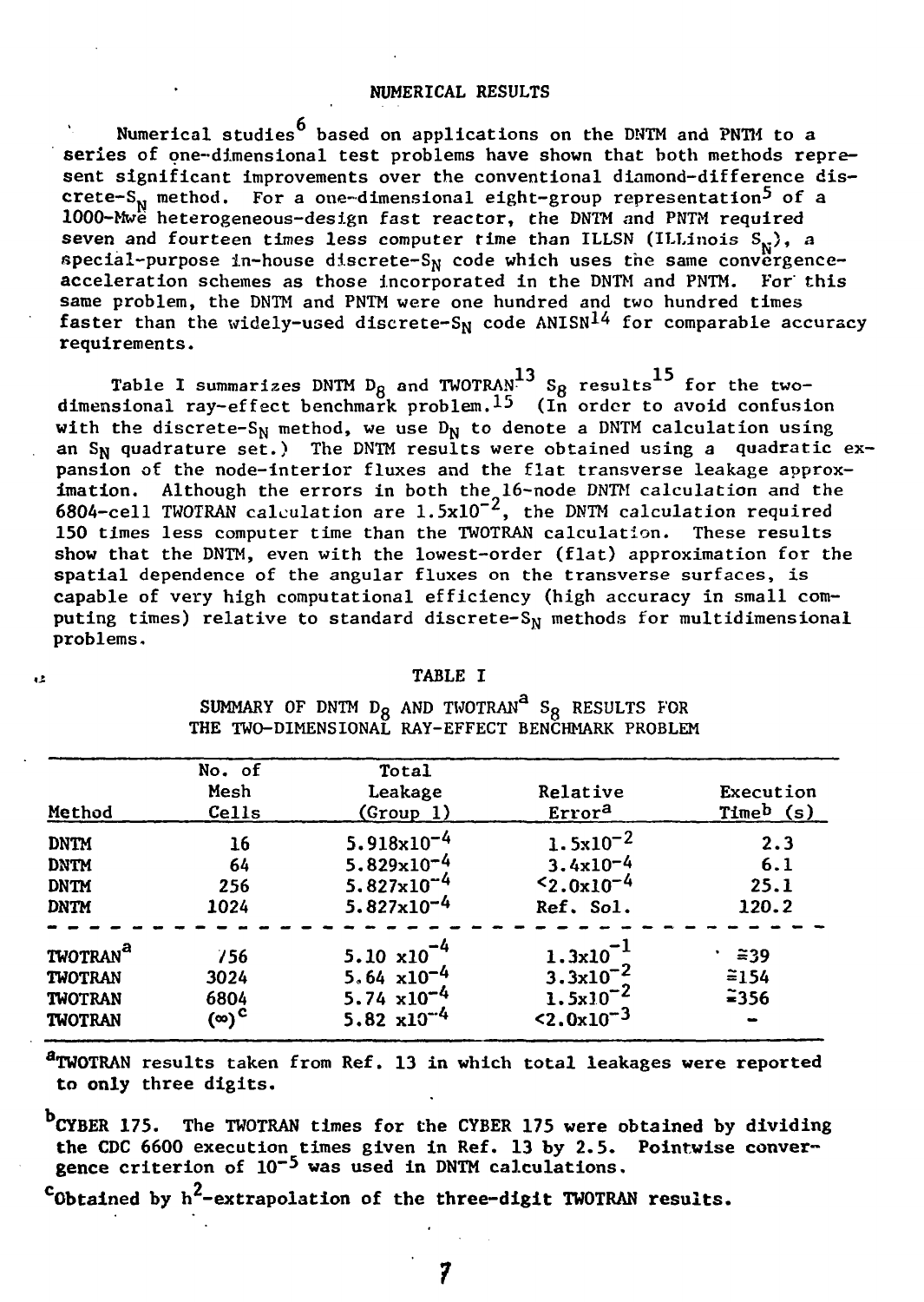Table II summarizes results for a light water reactor cell problem<sup>17</sup> consisting of a fuel region with 4x4 homogenized pin cells surrounded by a light water moderator. The DNTM results show that the calculations using a 6x6 mesh layout are accurate to  $10^{-4}$ . The DNTM D<sub>g </sub>calculation is in excellent agreement with the results obtained using  $\mathrm{QP}\check{1}^{\mathrm{10}}$  and  $\mathrm{COXY}^{\mathrm{17}},$  both of which use expansions in angle to approximate the node-surface angular fluxes. The DNTM  $(D_R)$  execution time is slightly greater than the times for QPI and COXY; however, the spatial errors in the DNTM calculation appear to be smaller. This is probably because the DNTM uses a quadratic source approximation whereas the QPI and COXY use a linear source approximation.

## TABLE II

|            |         | Execution             |
|------------|---------|-----------------------|
| Mesh Cells | k-eff   | Time <sup>a</sup> (s) |
| 6x 6       | 1.2186  | 0.9                   |
| 12x12      | 1.2186  | 4.1                   |
| $6x\,6$    | 1.2138  | 3.0                   |
| 12x12      | 1.2139  | 10.8                  |
| $6x\,6$    | 1.2127  | 9.4                   |
| 12x12      | 1.2127  | 37.5                  |
|            |         | $\tilde{=}2.7$        |
| 10x10      | 1.2124  | $\tilde{=}6.5$        |
| $6x\,6$    |         | $\approx 2.8$         |
| 10x10      | 1.2140  | $z = 7.7$             |
|            | $6x\,6$ | 1.2128<br>1.2129      |

٩Š

# SUMMARY OF RESULTS FOR A LWR CELL PROBLEM

<sup>a</sup>CYBER 175. The QP1 (COXY) times for the CYBER 175 were obtained by dividing the CDC 6500 (CDC 6600) execution times given in Ref. 10 (17) by  $5.0$  (2.5). A pointwise convergence criterion of  $10^{-3}$  was used in the DNTM and QPI calculations.

## **SUMMARY**

A new discrete nodal transport method for the numerical solution of the two-dimensional neutron transport equation in Cartesian geometry has been developed and numerically tested. A transverse integration procedure was used in the formalism to reduce the multidimensional transport equation within a node to coupled one-dimensional transport equations defined in ficticious node-engulfing slabs. These slab transport equations were<br>then formally solved to vield one-dimensional integral equations. The then formally solved to yield one-dimensional integral equations. integral equations were solved approximately by projecting the angular dependence onto discrete ordinates and expanding the one-dimensional spatial dependence in Legendre polynomials. Numerical results have demonstrated that the method is capable of very high accuracy on coarse spatial meshes and significantly increased computational

S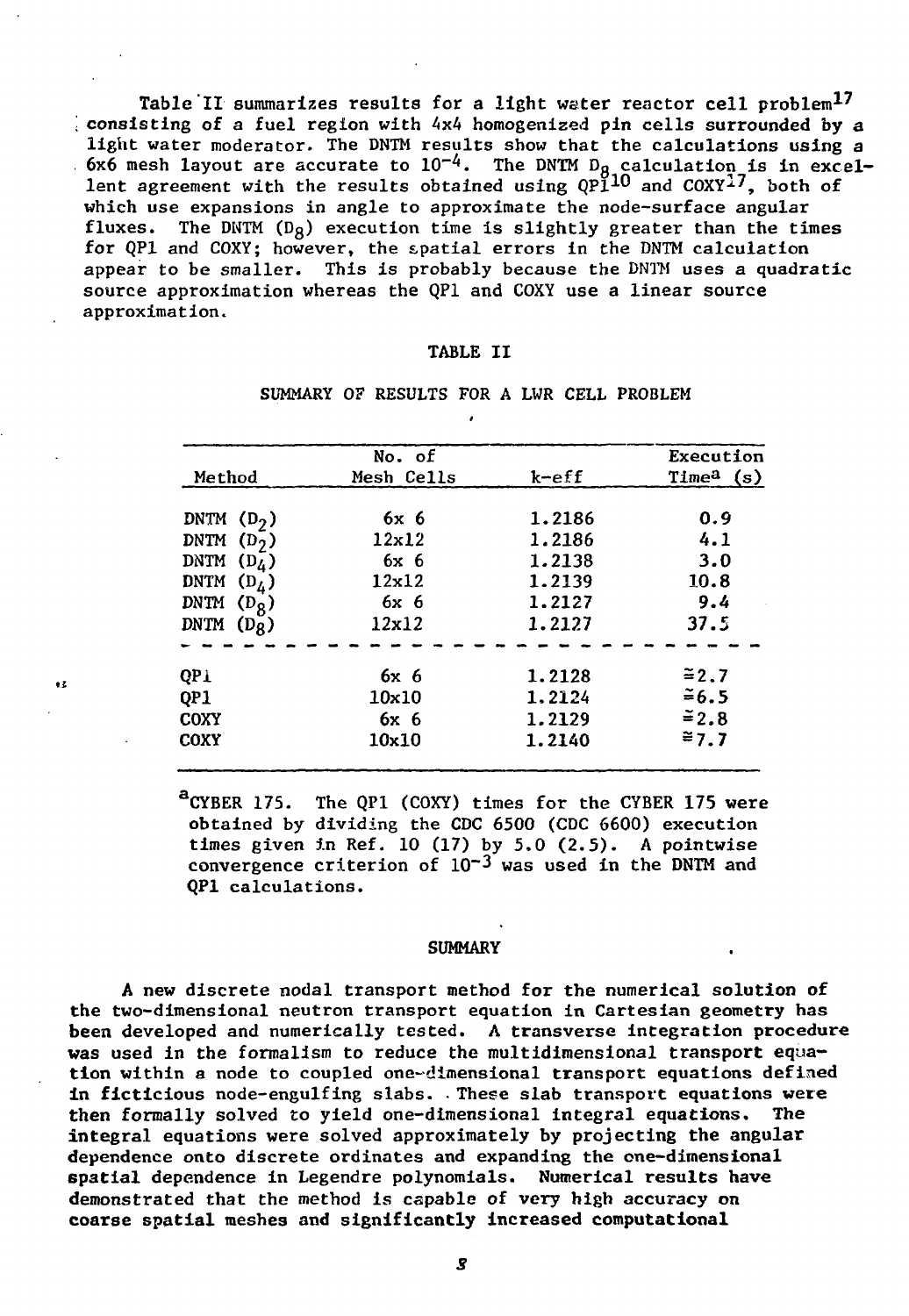efficiency relative to standard discrete-S<sub>N</sub> methods for systems that have large homogeneous subregions. Hence the DNTM is potentially most useful for shielding calculations and for global reactor calculations where transport theory effects are important such as heterogeneous-core fast reactors.

# APPENDIX A: ERROR ANALYSIS

For isotropic scattering and one-dimension geometry, Eq. (9) becomes

$$
\psi_{gx}^{k}(1,\mu_{i}) = \sum_{n=0}^{N} \left[ c_{g}^{+x}(\mu_{i}) \right]_{n} S_{n} + \psi_{gx}^{k}(-1,\mu_{i}) e^{-2\sum \mu_{i}} \tag{A-1}
$$

where the source moments are given by

 $\ddot{\phantom{a}}$ 

$$
S_n = \int_{-1}^{1} dx P_n(x) S(x)
$$
 (A-2)

and  $\left[\mathcal{G}_{g}^{+x}(\mu_{1})\right]_{n}$  is defined by Eq. (10a). The local truncation error in Eq. (1) is composed of contributions from (1) truncating the source expansion after N terms, and (2) errors in the calculation of all source moments  $S_n$ for  $n=0, \ldots, N$ . Hence the local error is

$$
E_{Loc} = \left[ G_g^{+x}(\mu_i) \right]_{N+1} S_{N+1} + \sum_{n=0}^{N} \left[ \dot{G}_g^{+x}(\mu_i) \right]_{n} E_n
$$
 (A-3)

where  $\mathbb{E}_{\underline{\hspace{1em}}}$  is the error in approximating  $\mathbb{S}_{\underline{\hspace{1em}}}$ . An expression for this error can be öbtained from the one-dimensional"form of Eq. (8); the result is

$$
E_{n} = \sum_{i=1}^{I} w_{i} \left\{ c \left[ G_{g}^{xx}(\mu_{i}) \right]_{n,N+1} S_{N+1} + c \sum_{n'=0}^{N} \left[ G_{g}^{xx}(\mu_{i}) \right]_{nn'} E_{n'} \right\}
$$
 (A-4)

where  $w^{}_{\scriptscriptstyle 4}$  are the discrete ordinate weights and c is a constant relating flux moments to source moments. Since

$$
S_{N+1} = \int_{-1}^{1} dx P_{N+1}(x) S(x)
$$
  
\n
$$
= \int_{-1}^{1} dx P_{N+1}(x) \left[ S(0) + x S'(0) + \frac{1}{2}x^{2} S''(0) + \dots \right]
$$
  
\n
$$
= O(\Delta x^{N+1}), \qquad (A-5)
$$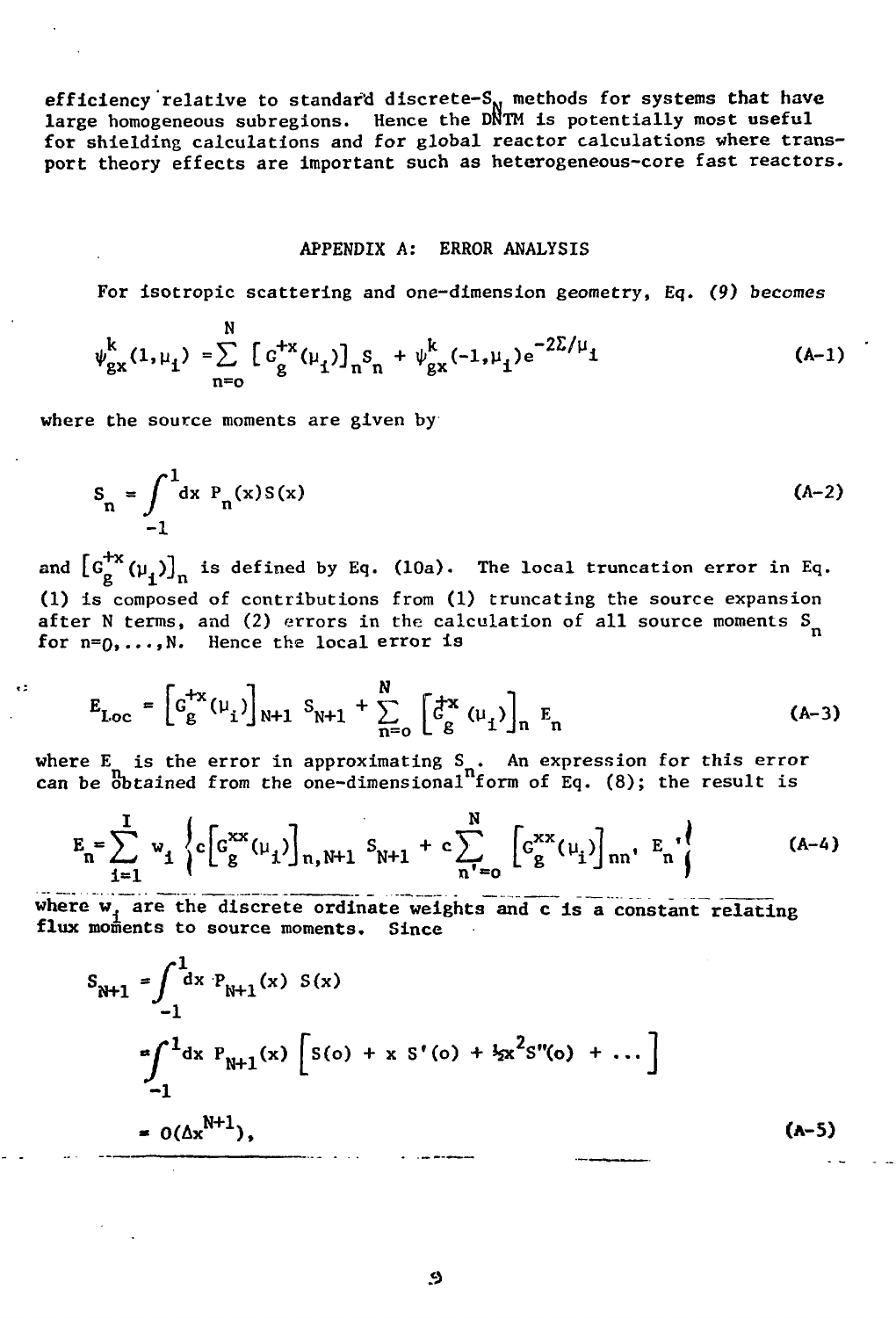$$
\begin{aligned}\n\left[\begin{array}{c} +x \\ G_g & (\mu_1) \end{array}\right]_n &= o(\Delta x^{n+1}), \\
\left[\begin{array}{c} G_g^{xx}(\mu_1) \end{array}\right]_{mn} &= o(\Delta x^{1+{m-n}t}),\n\end{aligned} \tag{A-6}
$$

Eq. (A-3) yields  
\n
$$
E_{\text{Loc}} = O(\Delta x^{2N+3}) + \sum_{n=0}^{N} E_n O(\Delta x^{n+1}).
$$
\n(A-8)

Using Eqs.  $(A-5)-(A-7)$  in Eq.  $(A-4)$ , it follows that the second term in Using Eqs.  $(A-5)-(A-7)$  in Eq.  $(A-4)$ , it follows that the second term in Eq. (A-8) is  $O(\Delta x^{2N+4})$ ; thus the local error  $E_{LOC}$  of the one-dimensional method is  $O(\Delta x^{2N+3})$ , and the global error is  $O(\Delta x^{2N+2})$ . Herce, for  $N=2$ corresponding to the quadratic source approximation used here, the global error in the one-dimensional DNTM is  $O(\Delta x^6)$ . Numerical results for a simple test problem have confirmed this behavior. This  $O(\Delta x^6)$  convergence contrasts the  $O(\Delta x^4)$  convergence, established by an error analysis<sup>12</sup> and confirmed for the same simple test problem,12 for the quadratic method reported in Ref. 16. As discussed by Larsen and Miller,  $^{12}$  the "flaw" in the quadratic method is the  $O(\Delta x^3)$  error in the difference formula used to calculate the first spatial moment at the source; in the DNTM, the first moment is calculated to  $O(\Delta x^6)$  by using Eq. (8) rather than the lower-order difference relationship.

# APPENDIX B: ALTERNATE FORMULATION FOR SCATTERING-DOMINATED PROBLEMS

v.

Although the error analysis done in Appendix A shows that the DNTM has an  $0$ ( $\Delta x^6$ ) spatial error irrespective of whether the problem is absorptiondominated or scattering-dominated, intuition indicates that the actual error in the latter would be greater than in the former since the exact inversion of the left hand side of the transport equation using the total cross section more closely represents the actual removal along a neutron flight path in strongly absorbing regions. In scattering-dominated regions the outscatter removal along a flight path is partially compensated by inscatter contributions. A similar statement applies for the fission part of the absorption cross section and the fission source term. Hence, intuition suggests subtracting  $\sum_{s}$  +  $\nu \Sigma_{f}/k$  from the total cross section on the left hand side of the equation, to represent the actual physical removal of neutrons along a flight path, and compensating exactly for this In the source term. Hence we write the one-dimensional transport equation (with isotropic scattering) in the form

$$
\mu \frac{\partial}{\partial x} \psi(x,\mu) + \left[ \Sigma^{a} - \frac{1}{\lambda_{0}} \nu \Sigma^{f} \right] \psi(x,\mu)
$$
  
=  $-\left[ \Sigma^{a} + \frac{1}{\lambda_{0}} \nu \Sigma^{f} \right] \psi(x,\mu) + \frac{\lambda}{2} \left[ \Sigma^{a} + \frac{1}{\lambda} \nu \Sigma^{f} \right] \int_{-1}^{1} d\mu' \psi(x,\mu')$ , (B-1)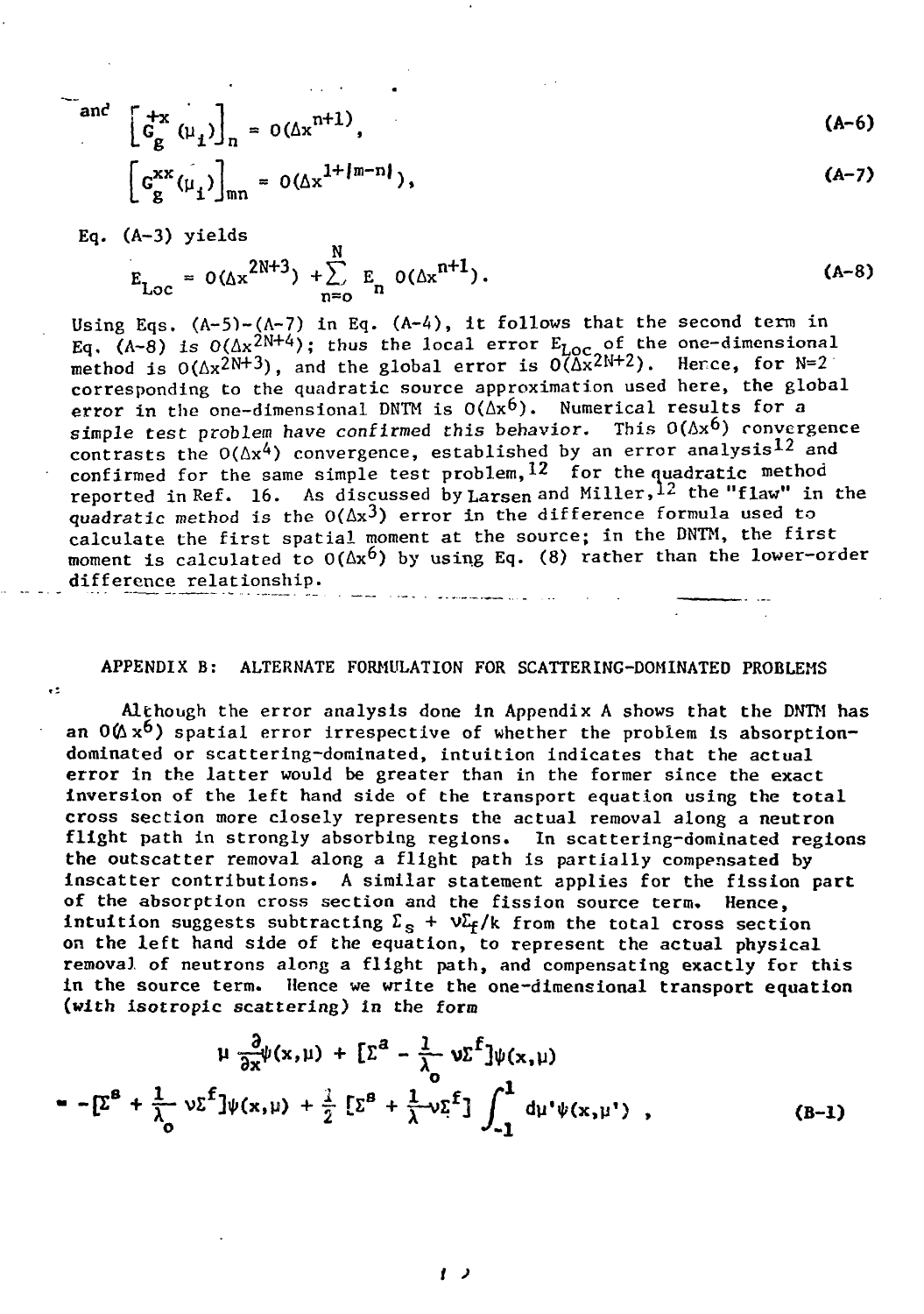where  $\lambda_0$  is a reference value of the eigenvalue. Expanding the angular **flux as °** ക

$$
\psi(x,\mu) = \sum_{\ell \equiv 0} \frac{2\ell+1}{2} \psi_{\ell}(x) P_{\ell}(\mu) ,
$$

 $\epsilon$ 

and then substituting into the right side of Eq.  $(B-1)$  yields after simplication

$$
\mu \frac{\partial}{\partial x} \psi(x,\mu) + \left[\Sigma^{a} + \frac{1}{\lambda_{o}} \nu \Sigma^{f}\right] \psi(x,\mu)
$$
  
\n
$$
= \Sigma^{8} \sum_{\ell=0}^{2\ell+1} \frac{2\ell+1}{2} \left[\delta_{\ell{o}} - P_{\ell}(\mu)\right] \psi_{\ell}(x)
$$
  
\n
$$
+ \nu \Sigma \sum_{\ell=0}^{f} \frac{2\ell+1}{2} \left[\frac{1}{\lambda_{o}} \delta_{\ell{o}} - \frac{1}{\lambda} P_{\ell}(\mu)\right] \psi_{\ell}(x) .
$$
 (B-2)

It is clear from Eq. (B-2) that the scattering source term does not include a contribution from the isotropic component of the angular flux which is generally large for scattering-dominated systems. Hence this term does not contribute to the truncation error of the method, and the leading coefficient of the error will be smaller since it involves only the higher angular moments at the flux. However, for problems with strong absorption, in which the flux is highly anisotropic these can be large, and the truncation error can actually be increased due to the inclusion of the error component resulting from the approximation of the angular flux term on the right hand side of the equation in the modified formulation. This behavior has been verified numerically for a simple fixed-source test problem<sup>12</sup> which was solved over a range of values of c, the mean number of secondaries per collision. As expected the results showed for this problem, that while the modified formulation based on Eq. (B-l) actually increased the error for  $c<sup>2</sup>0.2$ , a significant reduction in the error was achieved for  $c \geq 0.5$ . Hence for problems in which scattering is important the slightly modified formulation should be used.

## REFERENCES

- 1. R. D. LAWRENCE and J. J. DORNING, Trans. Am. Nucl. Soc., 28, 248 (1978).
- 2. R. D. LAWRENCE and J. J. DORNING, Trans. Am. Nucl. Soc., 30, 244 (1978).
- 3. R. D. LAWRENCE. AND J. J. DORNING, to be published in Nucl. Sci. Engr.
- 4. J. DORNING, "Modern Coarse-Mesh Methods--A Development of the '70's," in Computational Methods in Nuclear Engineering, p. 3-1, Williaasburg, VA, 1979.